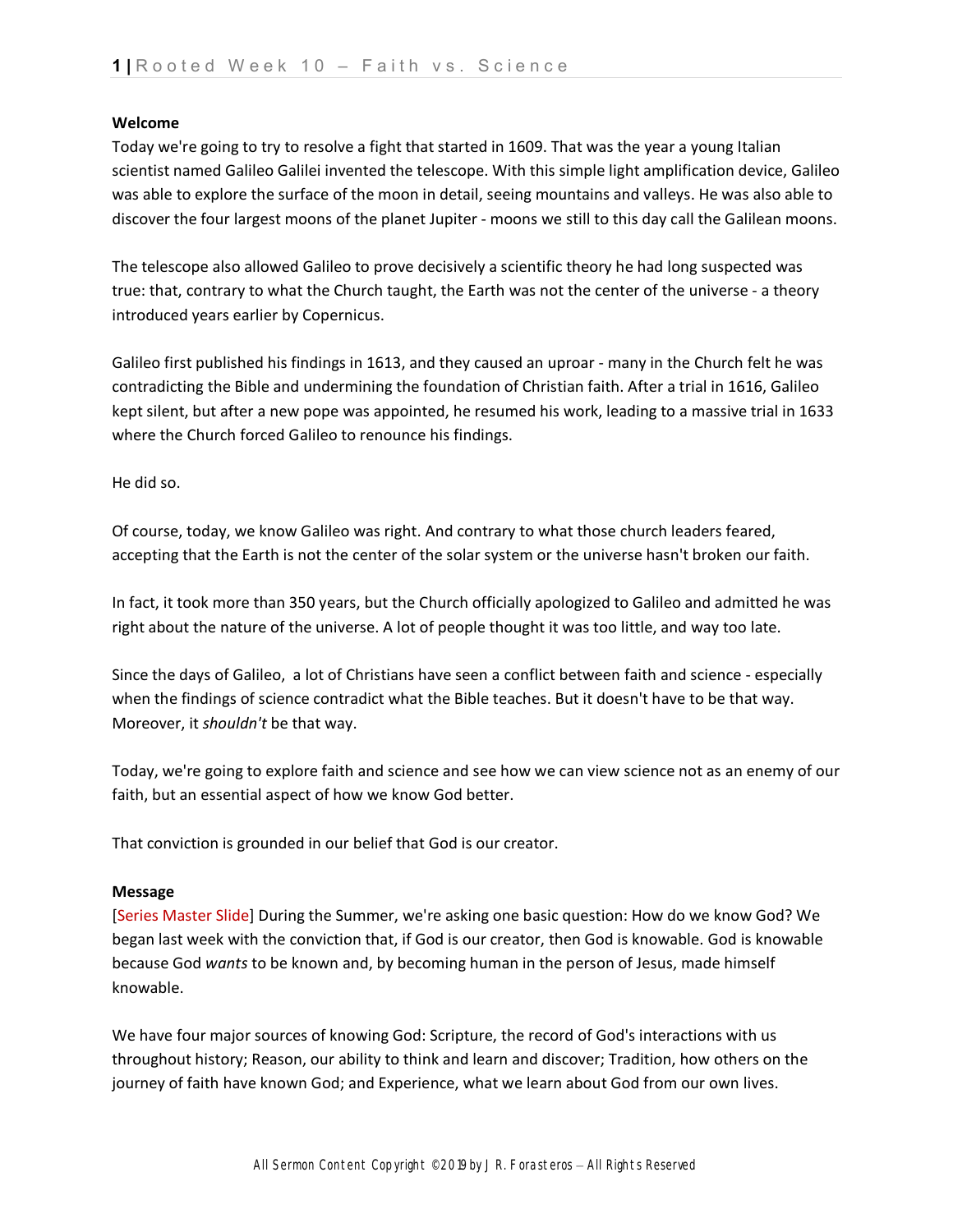Throughout the summer, we're going to dive into each of those four sources of knowing God, and ask how we can know God better. We began with Experience, exploring how we can know God better through what happens in our lives - our private practices and acts of service both in relation to others. Next, we explored Tradition. From our local Catalyst experience to the global church, we saw how sharing in the faith experiences of others helps us know God better.

For the last couple of weeks, we've been exploring the third source of knowledge, Reason. We began by defining Reason - it's our ability to understand, to synthesize information, to make sense of the world around us. Last week, we explored what it means to think more like God, to let the way Jesus thinks become the way we think.

Today, we're exploring the antagonism that keeps many Christians from embracing science and the findings of science. I was raised in a church that taught a strict, fundamentalist interpretation of the Bible that rejected much of contemporary physics, biology and chemistry. I was told growing up that the Bible teaches the Earth is only 6,000 years old and that anyone who suggested otherwise was a dangerous non-believer. Our church brought in so-called creation scientists to prove to us how wrong and dangerous other scientists were - they sounded not unlike those church leaders who condemned Galileo. They drew a hard line in the sand: you can believe the Bible, or you can believe the findings of science. You can't believe both.

We're going to talk more about the Bible in just a couple of weeks. But today, I want to talk specifically about science. What is it, and how do we as Christians get it wrong?

Obviously, this is a huge topic, and we've only got 20 min, so we're going to be at 30,000 feet today. But I want to show you that Science is a tool we have developed to hone our ability to reason. It's something that can work in tandem with Scripture, sharpening our understanding of who God is and inviting us into a deeper relationship with God.

When we use the word 'science' we're referring to a system of organizing knowledge. But not just any knowledge: scientific knowledge relates to the natural world. Whether it's the periodic table of elements, the classification of life Kingdom, Phylum, Class, Order, Family, Genius, Species or the Laws of Motion and Thermodynamics, we assign categories to the world. We observe how it works, run experiments to verify hypotheses, and check each other's work. We prove or disprove theories, make new theories and test those too.

Science is a constantly growing and evolving body of knowledge we create together. It's a structured, formalized way to know more about the world around and within us.

[Scripture Slide 1] Turn with me to Romans 1. A couple of weeks ago, we discussed a few of the many people who are both scientists and persons of faith, individuals for whom Reason has opened a pathway to know God better. Those people resonate with what Paul wrote to the Church in Rome: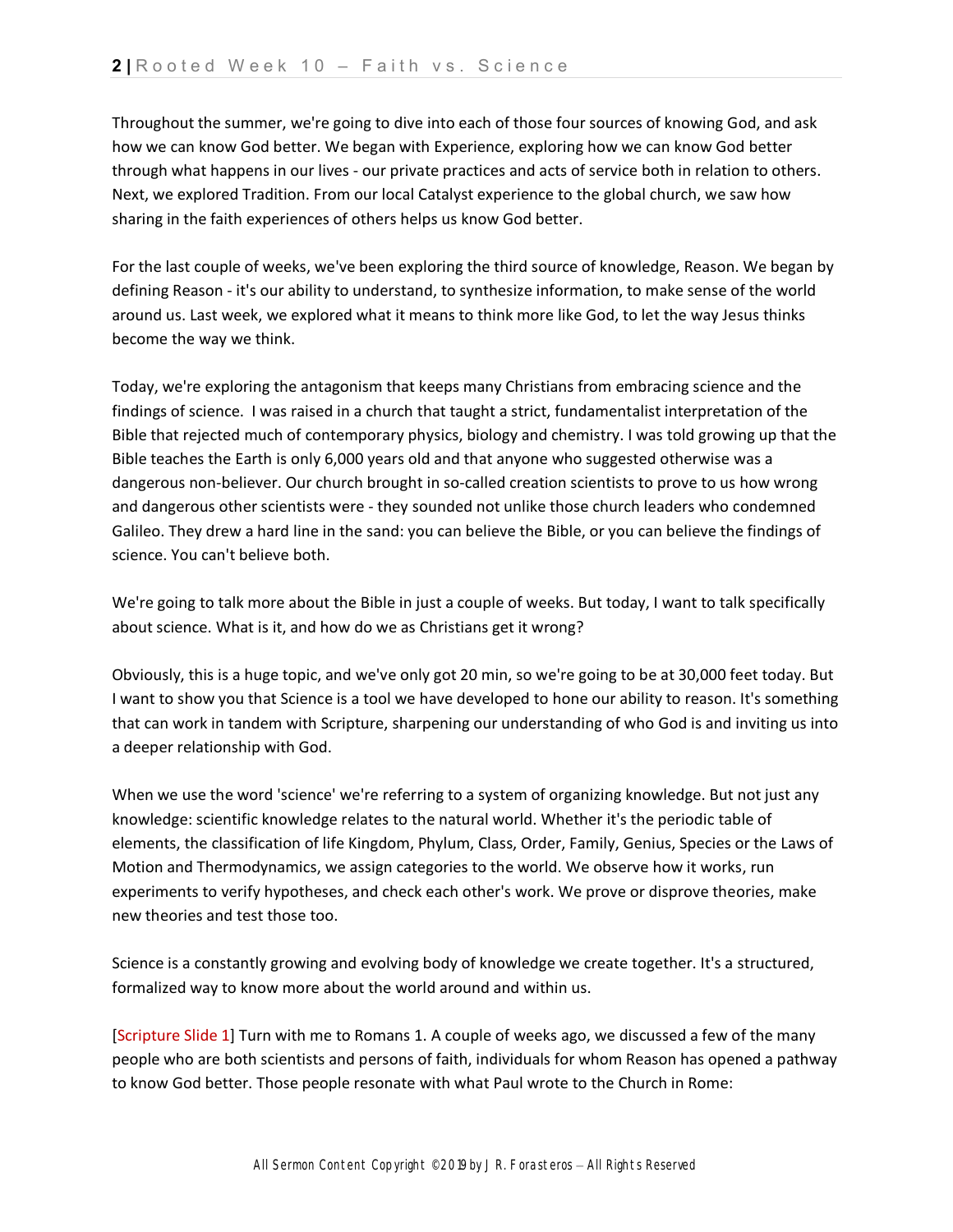Ever since the world was created, people have seen the earth and sky. Through everything God made, they can clearly see his invisible qualities—his eternal power and divine nature. -- Romans 1:20

I'm not sure how we ever got the idea that science was anti-God with this verse in the Bible. Paul said that we can know God - who God is, what God is about - through exploring the natural world. Because the creation bears the fingerprints of the creator.

And keep in mind, Paul isn't just claiming here that the world proves there's *a* god. Paul wrote in a context where everyone believed in *some* god or gods. Paul is specifically claiming here that the God who became incarnate in the person of Jesus, the God of Abraham, Isaac and Jacob, the same God we're gathered here today to worship, this *specific* God is knowable through creation.

Reason leads us to faith in God.

[Scripture Slide 2] Paul wasn't making up a new theological claim. The idea that we can know God through creation is an ancient Jewish idea, grounded in the conviction that God created the world. So much like we can know artists through their art, we can know God through God's world. This conviction is enshrined in the book of Proverbs, which describes Wisdom - a life lived in relationship with God - as an integral aspect of the creation of the world. Wisdom speaks here, saying:

"I was there when he established the heavens, when he drew the horizon on the oceans. I was there when he set the clouds above, when he established springs deep in the earth. I was there when he set the limits of the seas, so they would not spread beyond their boundaries. And when he marked off the earth's foundations, I was the architect at his side. I was his constant delight, rejoicing always in his presence. And how happy I was with the world he created; how I rejoiced with the human family!

"And so, my children, listen to me, for all who follow my ways are joyful. Listen to my instruction and be wise. Don't ignore it." -- Proverbs 8:27-33

God's instructions are woven into the fabric of creation. The way we order our understanding of the world points us back to God.

[Scripture Slide 3] The New Testament writers push this idea even further. It's not that God's power is woven through creation. It's that God himself, the one we know in the person of Jesus is woven through creation. Drawing on the Wisdom imagery of Proverbs 8, John describes Jesus as the divine Word at the opening of his Gospel:

In the beginning the Word already existed. The Word was with God, and the Word was God. He existed in the beginning with God. God created everything through him, and nothing was created except through him. The Word gave life to everything that was created, and his life brought light to everyone. -- John 1:1-4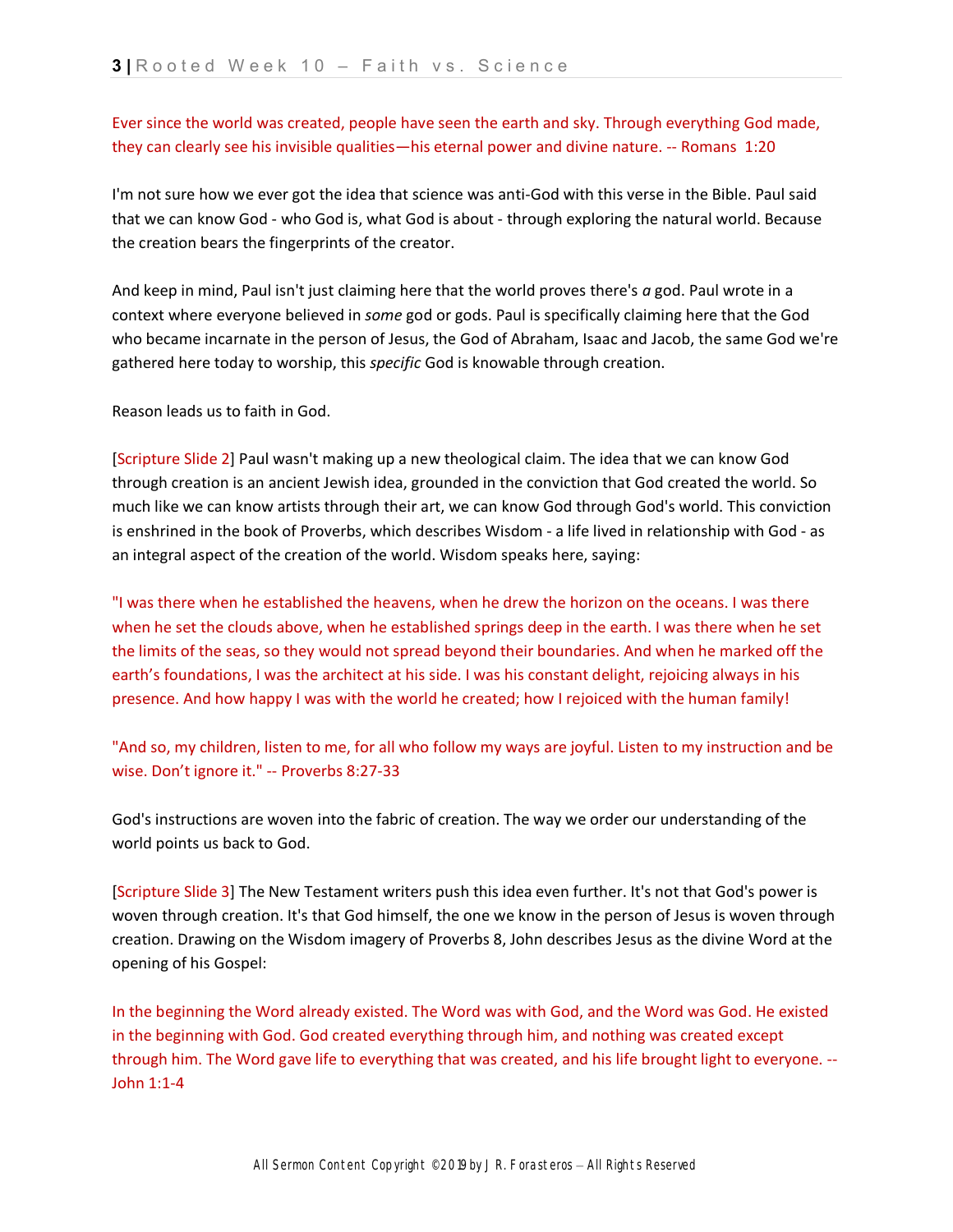When we get to know creation, we get to know Jesus himself. Jesus is all through the created world, holding creation together, making it all work together. So as we know the world better, we know God better.

What does this look like?

So glad you asked. Let's talk about quantum mechanics. Until the early 1900s, physicists believed the atom was the smallest unit of matter - the word atom actually comes from the Greek word 'indivisible'.

But in the early 1900s, scientists like Max Planck and Albert Einstein made discoveries that weren't consistent with classical physics. It took about two decades for Werner Heisenberg - a Christian! - to put forth what today we call quantum theory: that there are particles smaller than atoms, smaller than protons and neutrons and electrons.

And here's the really weird part: once you get smaller than atoms, the laws of physics break down. Scientists have a really hard time describing the behavior of these subatomic particles.

Take quantum entanglement, for instance. In a paper published by scientists from NASA's Jet Propulsion Laboratory, Franceso Marsili asks us to imagine two protons, A and B. Alice takes proton A and Bob takes proton B. They separate them by hundreds of feet - far enough apart they can't talk to each other. Alice and Bob run all kinds of experiments, and when they compare notes, it turns out the protons always behaved in the exact same ways at the exact same time. Even though they're separated by distance, they're still connected in some inexplicable way.

Here's a quote from Kirster Shalm one of the other physicists who co-authored the paper: "It's as if Alice and Bob try to tear the two photons apart, but their love still persists." -- Kirster Shalm

Quantum physicists reach down past the place where laws make sense, and they're only able to speak in terms of relationships. To describe the force at the heart of the universe, they use the word 'love'.

Love at the heart of the universe, love that is below and beyond law? As my revivalist friends would say, "That'll preach!"

We have got to move past the idea that science is an enemy of faith. Because we're doing real damage to the faith of those God created to be scientists. Take Galileo - he was a devout Catholic believer. He didn't see his work as a threat to faith. Quite the contrary: his discoveries made him love God all the more. Before his trials, he prayed:

"Infinite thanks to God for being so kind as to make me alone the first observer of marvels kept hidden in obscurity for all previous centuries." -- Galileo Galilei